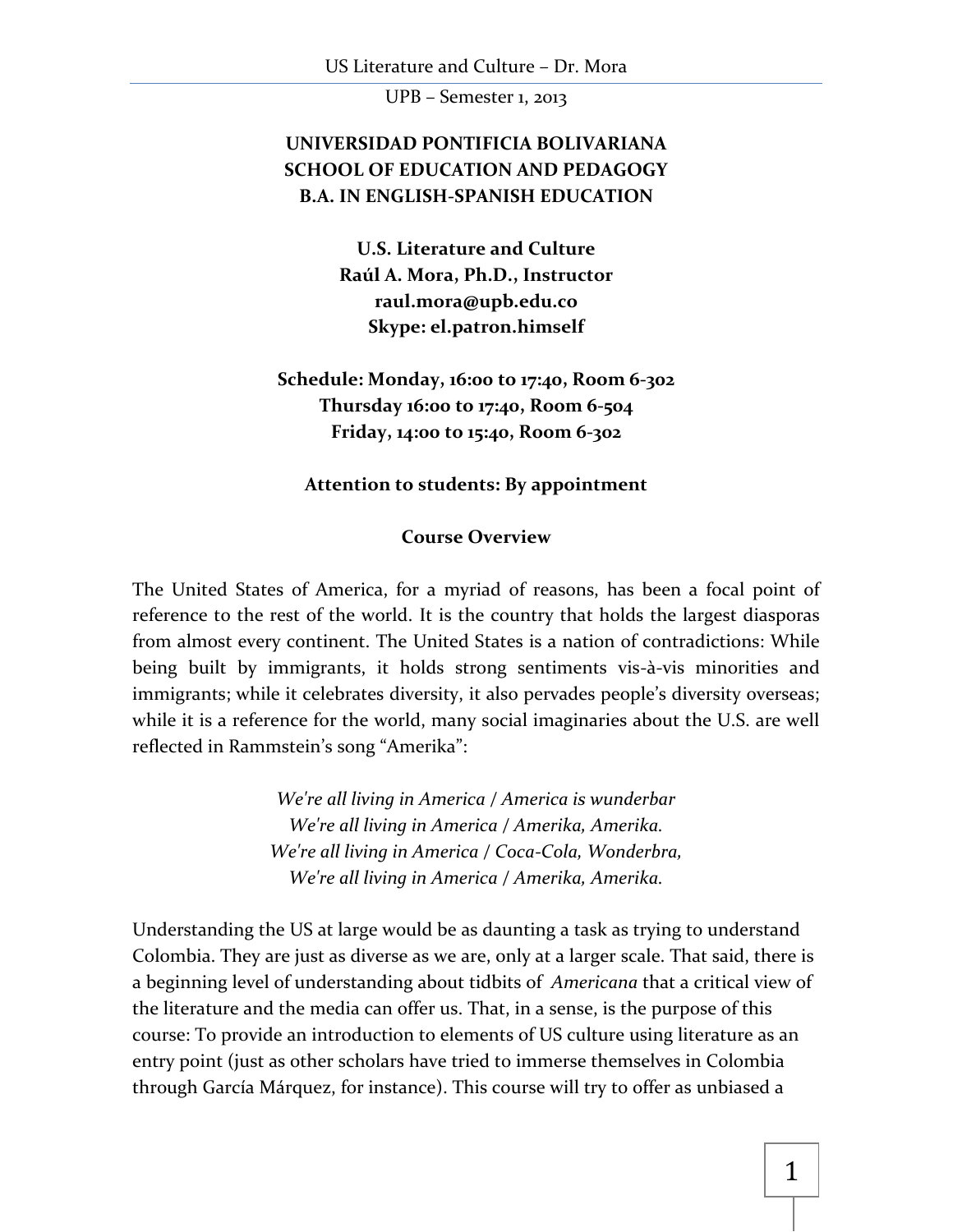look as possible, letting the literature speak for itself at times and questioning the media when applicable.

It is also important to point out that this is not a traditional literature course and therefore there might be exposure to a lower amount of canonical text. That is by design, as I have worried for several years about the lack of exposure to alternative and multicultural genres in the curriculum. In addition, it is very difficult (nearly impossible even) to begin this understanding of the US from just the (as some call them) *dead white guys.* Therefore, this course will offer a blend of some well-known names in literature, both old and contemporary, and less traditional writers, such as female and minority writers. We will also look at traditional genres of literature, such as horror or poetry, and more unorthodox ones, such as graphic novels.

## **Course Objectives**

- 1. To introduce students to some basic ideas about the culture of the United States, using literature and media as entry points.
- 2. To become acquainted with the diversity of genres in US literature and how these genres have shaped the way Americans see themselves.

## **Course Structure**

This course contains six modules. Each module intends to offer a glimpse of a particular aspect of US literature and/or culture. Each course will include excerpts from literary works, the analysis and discussion of media, and in a few cases, presentations and video-conferences with guest speakers in Colombia and the U.S.

**Module 1: Introduction to the course –** This is the opening salvo of our course, where we will begin a scholarly discussion about what it means to talk about "American culture". This will cover the first week of class

**Module 2: A brief survey of US literature: Samples from major genres –** US literature has a very particular flavor, once you look past the more traditional writers. Genres such as the dystopian novel or the graphic novel are contemporary staples of this literature, while authors from Poe to King have revitalized the horror genre in many ways. This module will look at five genres (horror, dystopian, science fiction, journalistic, and comics/graphic novels) through excerpts from recognized auteurs, such as Ernest Hemingway, Stan Lee, Stephen King, Tom Wolfe, Edgar Allan Poe, Hunter Thompson, Frank Miller, HP Lovecraft, and others.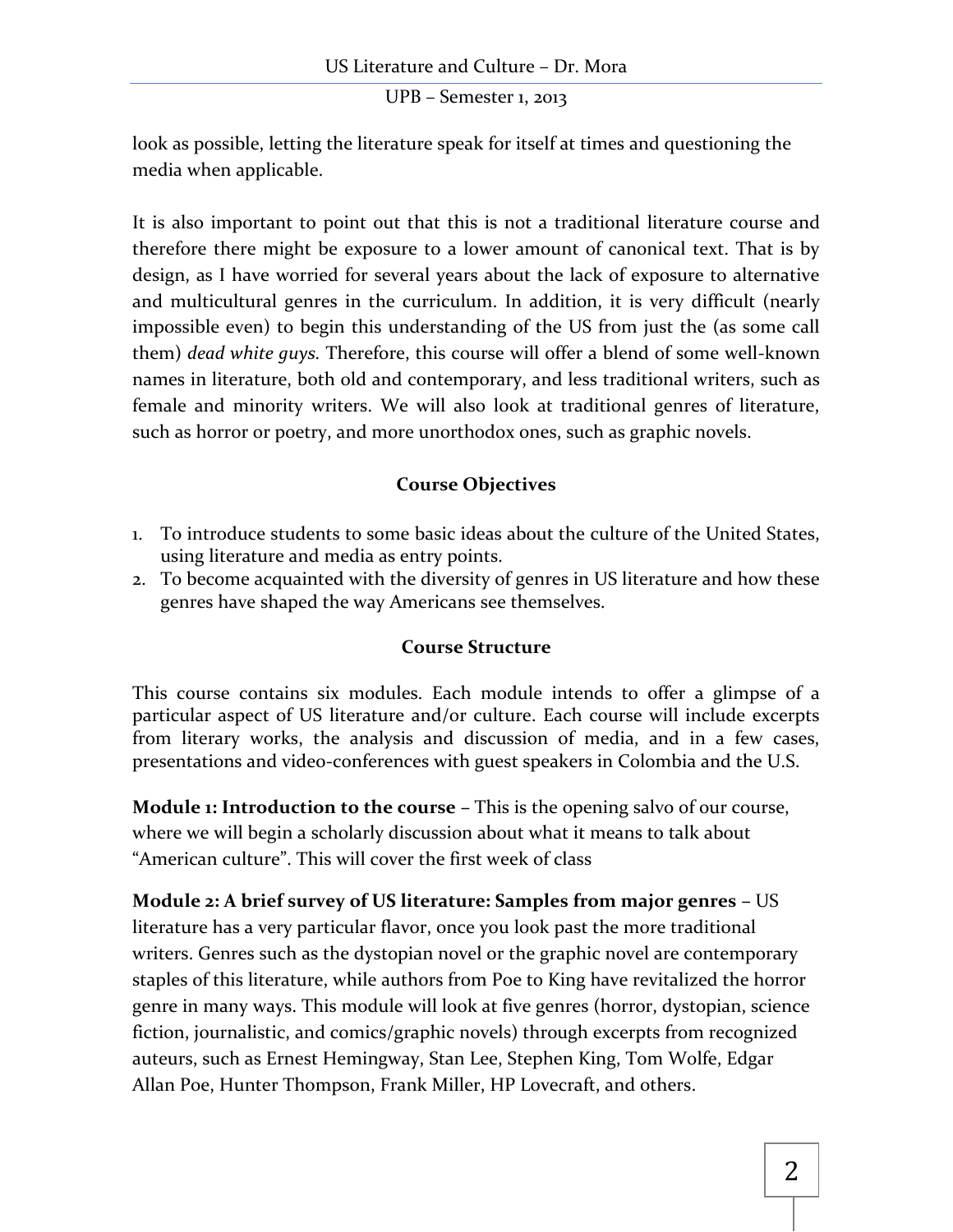**Module 3: Six cities through the lenses of media and literature –** Some iconic US cities have been the focal point of many a poem, TV show, and movie. In this module, all students in this class will have the chance to lead a lesson on one of these cities. This module will also be one big portion of the assessment for this course, so you should be very well prepared for this one.

**Module 4: Sports in US Culture –** Sports and US seem to go together just as peanut butter and jelly! Sports are a big part of life in the US and thus it is worth making that part of the discussion. We will look, through media and other information, how the big three sports (i.e. [American] football, baseball, and basketball) are woven as part of culture.

**Module 5: The US: A melting pot, a salad bowl, or just a quilt?** The United States is a place that many cultures have built over the years. To understand it, we need to look at the different people that have converged there and their cultural values, some of which reflect on their literature. This module will look at African Americans, Latina/os, Asians, Native Americans, and some European immigrants that have gained notoriety in the US, and how different forms of literature help us understand who they are.

**Module 6: College** – Although the university itself has been around for almost a thousand years, most US colleges are under 200 years old. The US remains the top destination for international students, so talking about what college means as part of US culture is warranted. This module will include a few presentations from guest speakers, as well as a critical analysis of media.

## **Assignments**

This course will feature three assignments and one capstone project. Please check the Class Schedule for information about the due dates.

**Assignment 1: Response paper on literary genres –** After the first module, each student will write a response paper based on the discussions of the literary genres. You may choose to focus on one genre, discuss a few, or make your response an atlarge discussion. You will have to make reference to the works we read in class, as well as any others you may think of. (15% of the final grade)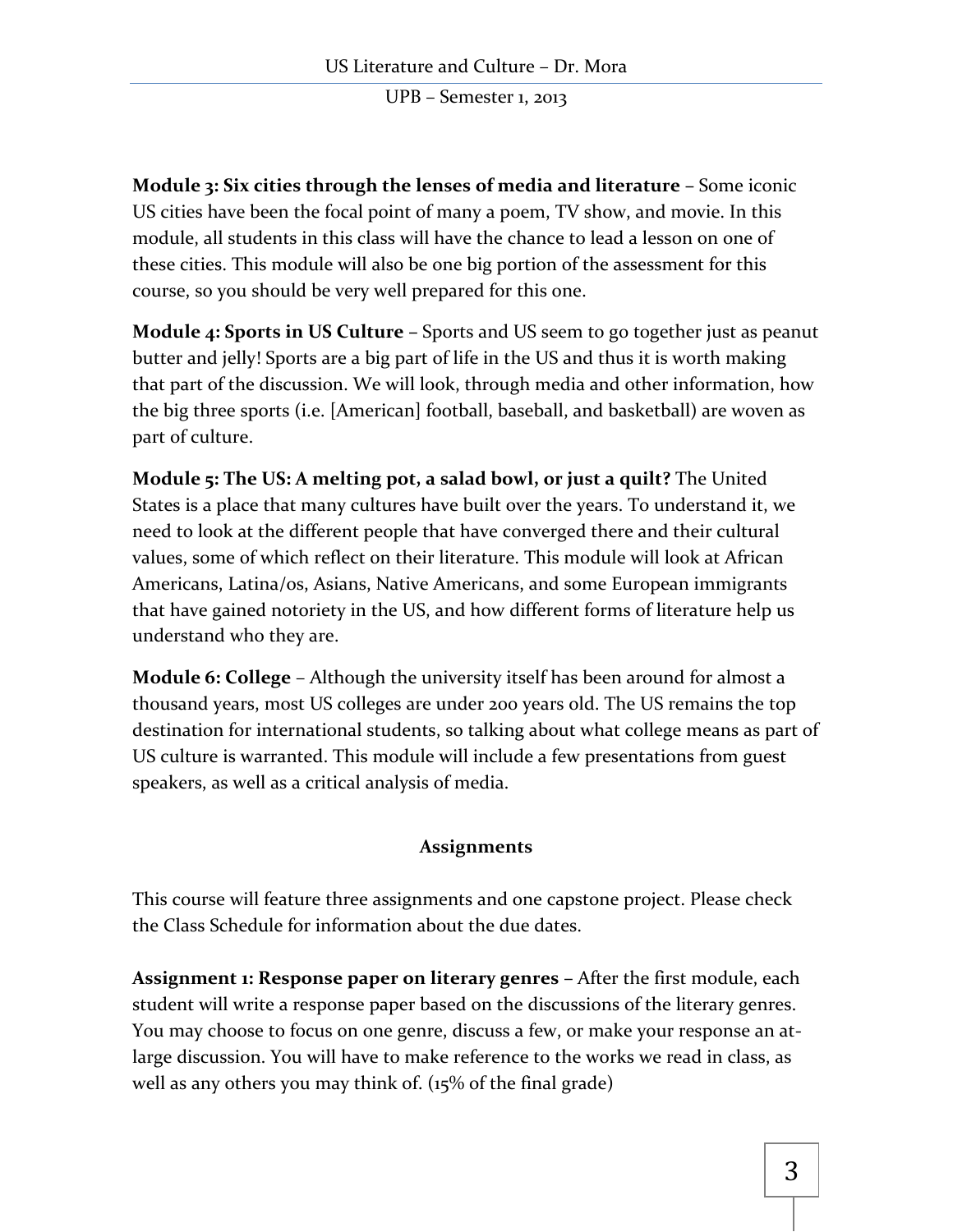**Assignment 2: Module 2 discussions –** During the second module, students will work in groups to prepare the discussion regarding one of the six cities we will talk about. Students will have some initial sources to work with and they are expected to also share information as the result of their own findings. (25% of the final grade)

**Assignment 3: Response paper about people in the United States – At the end** of the fifth module, you will write a second response paper regarding your thoughts on the people we discussed. You can focus on one or all, using the readings and discussions to illustrate how your understanding of these people has shifted as a result of the class activities. (15% of the final grade)

**CAPSTONE PROJECT: WebQuest –** A WebQuest, as explained by Mora and colleagues (Mora, et al., 2012a, b, c) is an activity where you can use multiple online sources to explain or develop a particular topic in a more creating and engaging way. In groups, you will create a WebQuest, using all the information at your disposal from this course, to discuss or develop a particular aspect of US literature and culture. You will present your WebQuest at the end of the course in front of your peers and a panel of faculty experts on literature and WebQuests (WebQuest design: 35% of the final grade; Presentation: 10% of the final grade)

## **Expectations**

**Classwork.** I expect all of you to be on time every class. If, for some reason, you cannot be in class, please notify me as soon as possible (I usually check my e-mail throughout the day, and always before class begins). Remember that a large number of absences will be grounds for failing this course. Make sure to talk to either your other classmates or me to make up for the work. No assignments will be accepted after the due date without a proper excuse. The deadlines are set well in advance so check your personal or work schedules to make sure there are no conflicts. If you foresee a conflict, talk to me immediately to make proper arrangements.

**Participation.** You should be ready and prepared to participate in every class. This includes reading the assigned documents and bringing all required resources at all times. All of you should be prepared to raise questions and issues as the result of your reading and the interactions the rest of us. As professionals-in-training, you should display a high degree of professionalism and ethical behavior. If you disagree with any ideas in class, feel free to say so in a proper manner. I believe that the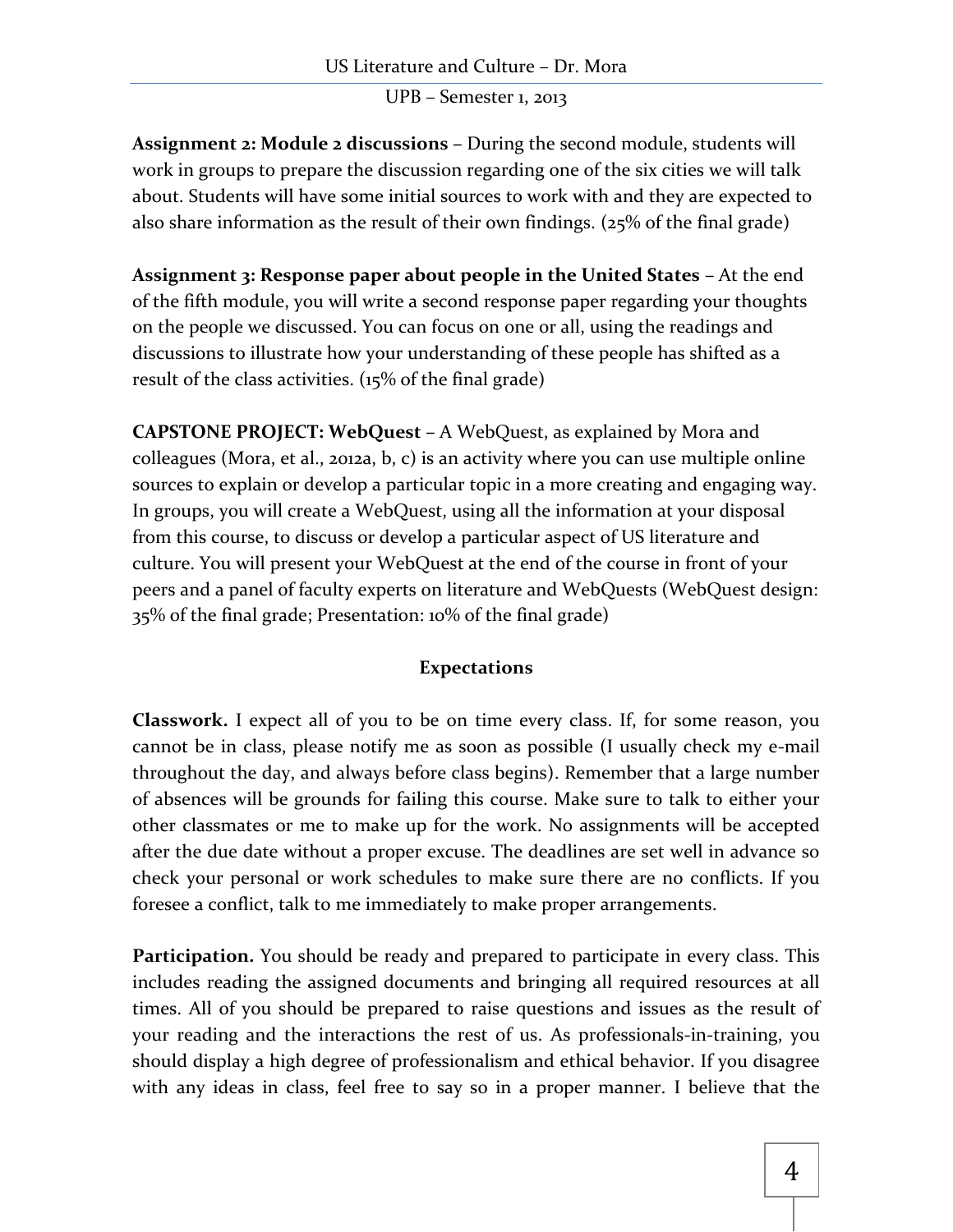classroom is a community of learners and scholars. Respectful interactions are important for the success of the academic exercises in which we will engage.

**Methodology.** You will participate in class work for 6 hours every week. You should also plan to devote *at least* 4-6 hours a week to work on the readings and assignments for the course on your own. Since there is an option to use tutoring services to supplement the classes, **please be proactive** and ask me for help if needed. Remember that we have a Fulbright Teaching Assistant (Ms. Anna Garrison), who will be available to help this course throughout the semester, so take advantage of that opportunity. I may also suggest you to seek tutoring or extra practice if necessary, but the notion that you must be **responsible and proactive** is fundamental for your success in this course. After all, there is an expectation that you are all becoming more autonomous learners.

There is a good chance that I may be absent due to academic reasons twice this semester, to participate in academic events abroad. Those dates are already set in the schedule. During those weeks, you will have a blend of work with substitute professors and independent work. As the dates reach near, you will receive further instructions.

**Ethical guidelines.** All assignments are to be original work. As scholars, we should all abide by the highest standards of academic integrity. In this course, we operate under a very strong stance against cheating and plagiarism. Guidelines against cheating and plagiarism in this course will follow any internal guidelines that UPB has set in place for academic integrity, as well as existing Colombian copyright legislation, such as Ley 23 de 1986, specifically Article 31 [\(http://www.cerlalc.org/documentos/colo23.htm\)](http://www.cerlalc.org/documentos/colo23.htm) and Ley 1032 de 2006 [\(http://www.unal.edu.co/dib/cip/pi\\_ley\\_1032\\_2006.html\)](http://www.unal.edu.co/dib/cip/pi_ley_1032_2006.html). Please get yourselves acquainted with these laws.

**Communication etiquette.** Learning how to communicate in writing is an important and necessary skill that all academics must develop in order to network effectively with other professionals. For the context of this course, developing this etiquette is also an important part of understanding the academic culture in the U.S. In many cases, a well-crafted e-mail is the difference between receiving a reply from faculty and researchers in other institutions and having your message deleted right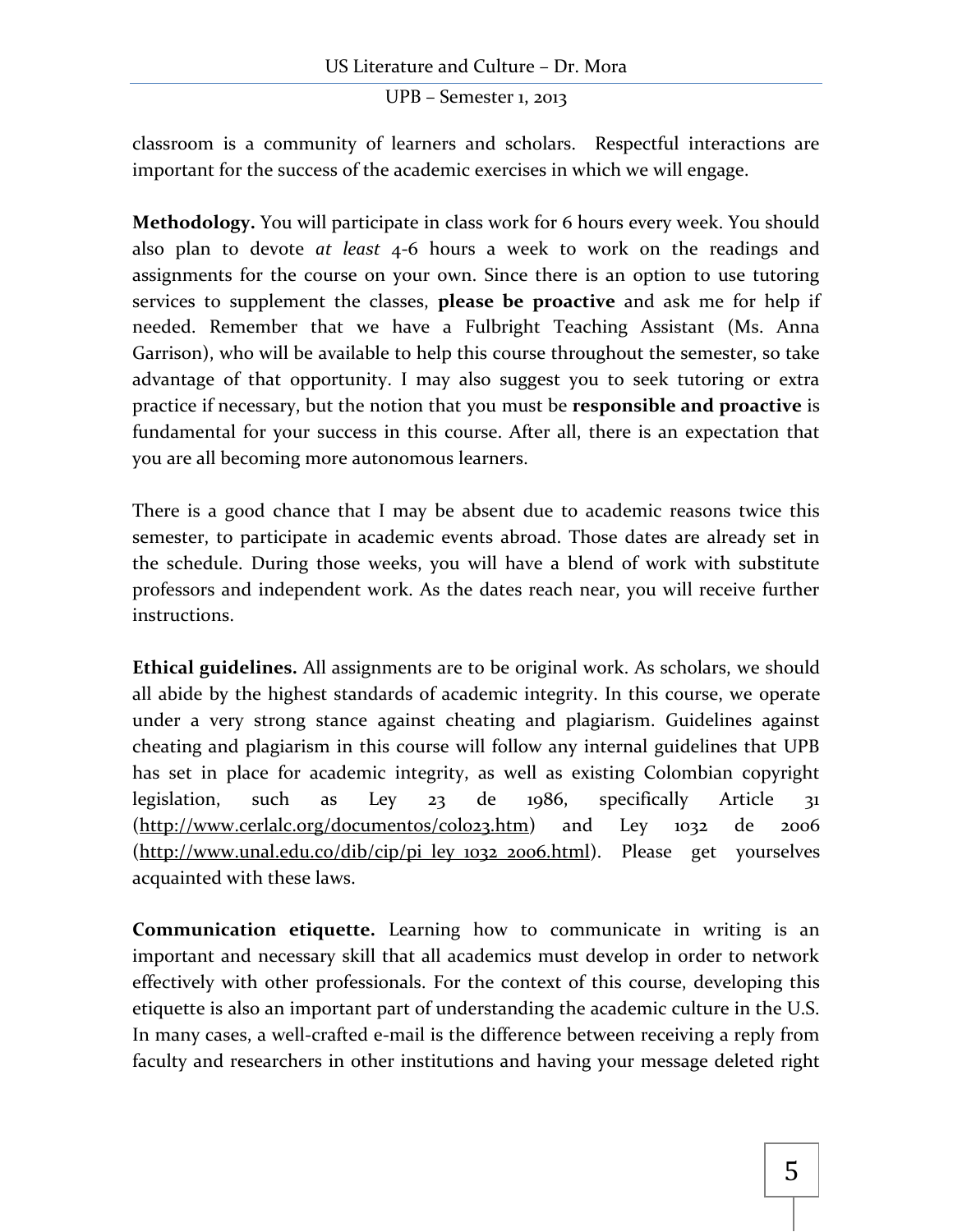away. Check the following websites with information about e-mail etiquette, and make sure to practice these rules in any and all class-related communications:

- http://owl.english.purdue.edu/owl/resource/636/01/
- http://science.kennesaw.edu/~hmattord/email.htm
- http://www.101emailetiquettetips.com/
- http://office.microsoft.com/en-us/outlook-help/12-tips-for-better-email-etiquette-HA001205410.aspx
- http://www.emailreplies.com/

#### **Resources**

At present, the Moodle site for this course is under construction. While it is fully operational, I will share the readings and assignments either via e-mail or through my own website if necessary. You can also ask the instructor for the readings to add to your laptops and have them available at all times. In addition to online resources, you are supposed to have a notebook/journal with you at all times. We will do extensive note-taking during the course.

### **Technology**

If you have a laptop/tablet, feel free to bring it to class (I do bring both). Make sure to download the resources to your hard drives before coming to the class, in case the WiFi is not working properly. If you cannot bring your own laptop or tablet, please make sure to print the resources if applicable (In that event, **please remember the trees**: print on both sides of the sheet, print two pages per side of the sheet, or use scrap paper). Please refrain from using other online applications (e.g. Facebook, Twitter, e-mail, etc.) during class (**if you were a teacher, would you like your students to be Tweeting while you are talking?**). Finally, regarding the use of cell phones and smartphones, this class has a **no-phoning, no-texting** policy (**would you feel comfortable if you came to ask me a question and I did not listen to you because I was texting?**).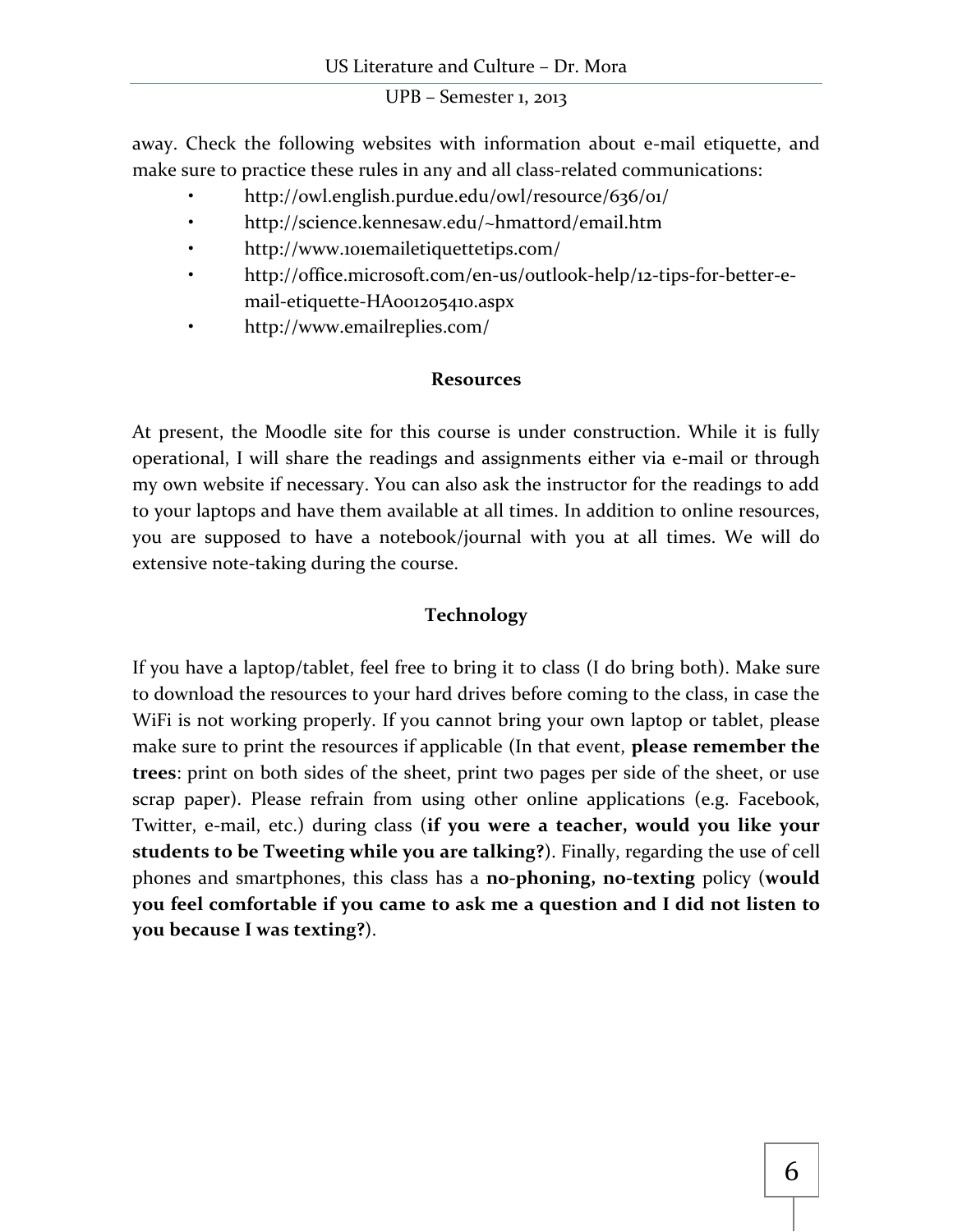## **Class Schedule**

| Date                                    | <b>Topic</b>                                               | Readings/Media/Activities              |  |  |
|-----------------------------------------|------------------------------------------------------------|----------------------------------------|--|--|
| Module 1:<br>Introduction to the course |                                                            |                                        |  |  |
|                                         |                                                            |                                        |  |  |
| Jan $21$ :                              | <b>Introduction to Course</b>                              | Course Syllabus                        |  |  |
| Jan 24 &<br>25:                         | What does it mean to talk<br>about "American culture"?     | Reading: Emerson, Chapter 6            |  |  |
|                                         | Module 2:                                                  |                                        |  |  |
|                                         | A brief survey of US literature: Samples from major genres |                                        |  |  |
| Jan 28 &                                | Horror                                                     | Readings by: Stephen King, Edgar       |  |  |
| 3 <sup>1</sup>                          |                                                            | Allan Poe and HP Lovecraft             |  |  |
|                                         | Dystopian Novel                                            | Readings by: George Orwell, Aldous     |  |  |
| Feb 1 & 4                               |                                                            | Huxley, and Suzanne Collins            |  |  |
| Feb 7                                   | Monsters, a combination of                                 | Presentation by Dr. Polina Golovátina- |  |  |
|                                         | horror and dystopia?                                       | Mora                                   |  |  |
|                                         | <b>Science Fiction</b>                                     | Readings by: Arthur C. Clarke, Ray     |  |  |
| Feb 8 & 11                              |                                                            | Bradbury, Isaac Asimov and Philip K.   |  |  |
|                                         |                                                            | Dick                                   |  |  |
| Feb $14$ &                              | Journalism as story-telling                                | Readings by:                           |  |  |
|                                         |                                                            | Ernest Hemingway, Tom Wolfe and        |  |  |
| 15                                      |                                                            | (Dr.) Hunter S. Thompson               |  |  |
| Feb 18 &<br>21                          | <b>Comics and Graphic Novels</b>                           | <b>Readings TBD</b>                    |  |  |
| Module 3:                               |                                                            |                                        |  |  |
|                                         | Six cities through the lenses of media and literature      |                                        |  |  |
|                                         | (Student-led sessions)                                     |                                        |  |  |
| Feb 22                                  | Preparation session                                        |                                        |  |  |
| Feb $25$ &<br>28                        | Gotham and Sin City                                        | Readings TBD                           |  |  |
| Mar 1 & 4                               | The City of Angels and Little<br>Cuba                      | Readings TBD                           |  |  |
| Mar 7 & 8                               | The Second City and Beantown                               | <b>Readings TBD</b>                    |  |  |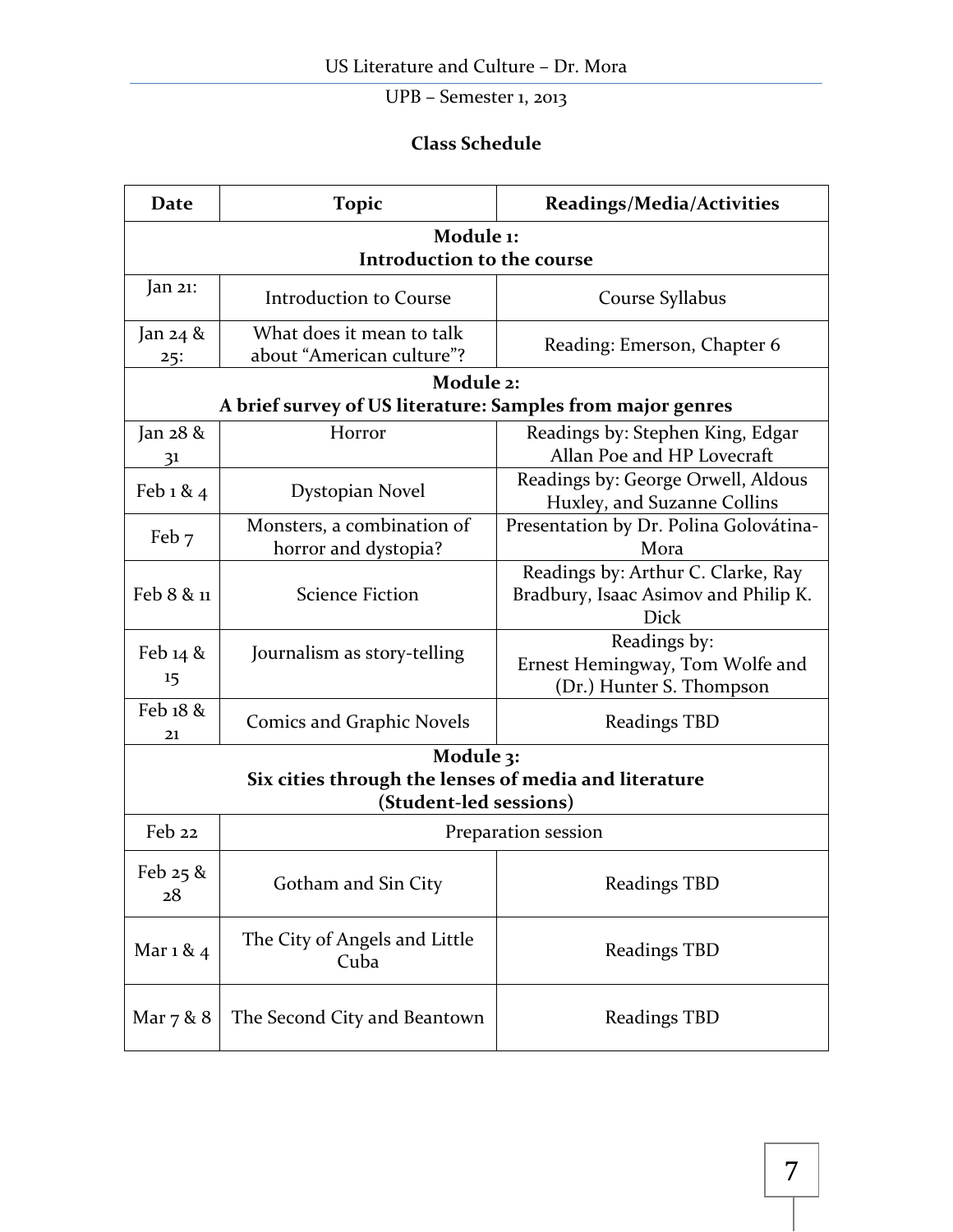| Module 4:<br><b>Sports in US Culture</b> |                                                                                                             |                                                                                                                                                                                                            |  |  |
|------------------------------------------|-------------------------------------------------------------------------------------------------------------|------------------------------------------------------------------------------------------------------------------------------------------------------------------------------------------------------------|--|--|
| Mar 11 &<br>14                           | [American] Football                                                                                         | <b>Readings TBD</b>                                                                                                                                                                                        |  |  |
| Mar 15 &<br>18                           | Baseball: America's Pastime                                                                                 | <b>Readings TBD</b>                                                                                                                                                                                        |  |  |
| Mar 21 $\&$<br>22                        | The Madness of Basketball                                                                                   | <b>Readings TBD</b>                                                                                                                                                                                        |  |  |
|                                          | March 25-29: Easter Break – NO CLASS                                                                        |                                                                                                                                                                                                            |  |  |
| Module 5:                                |                                                                                                             |                                                                                                                                                                                                            |  |  |
|                                          | The US: A melting pot, a salad bowl, or just a quilt?                                                       |                                                                                                                                                                                                            |  |  |
| Apr 1, 4 $\&$<br>5                       | African-Americans                                                                                           | Readings by:<br>Frederick Douglass, WEB DuBois,<br>Booker T Washington, Maya Angelou,<br>Tony Morrison, and Cornel West<br>Media: Stand-up comedy from Chris<br>Rock, Dave Chappelle, and Richard<br>Pryor |  |  |
| Apr 8, 11<br>& 12                        | Latina/os                                                                                                   | Readings by: Sandra Cisneros, Gary<br>Soto, Julia Alvarez, others TBD<br>Media: Stand-up comedy by John<br>Leguizamo<br>Skype Video Conference (TBD)                                                       |  |  |
| Apr 15, 18<br>& 19                       | <b>Asians and Native Americans</b>                                                                          | Readings by: Ai, Amy Tan, others TBD                                                                                                                                                                       |  |  |
|                                          | (NOTE: You will work independently during the week, as Dr. Mora will<br>most likely be abroad at this time) |                                                                                                                                                                                                            |  |  |
| Apr 22,<br>25 & 26                       | European Immigrants:<br>Italians, Irish, Eastern<br>Europeans                                               | <b>Readings TBD</b>                                                                                                                                                                                        |  |  |
| April 29 to May 10<br>Module 5: College  |                                                                                                             |                                                                                                                                                                                                            |  |  |
| April 29                                 | College life in the US: Media<br>myths and facts                                                            | Critical Media Analysis of movie<br>excerpts.                                                                                                                                                              |  |  |
| May 2                                    | College life in the US: Real-life<br>accounts                                                               | Panel session (Speakers TBD)                                                                                                                                                                               |  |  |